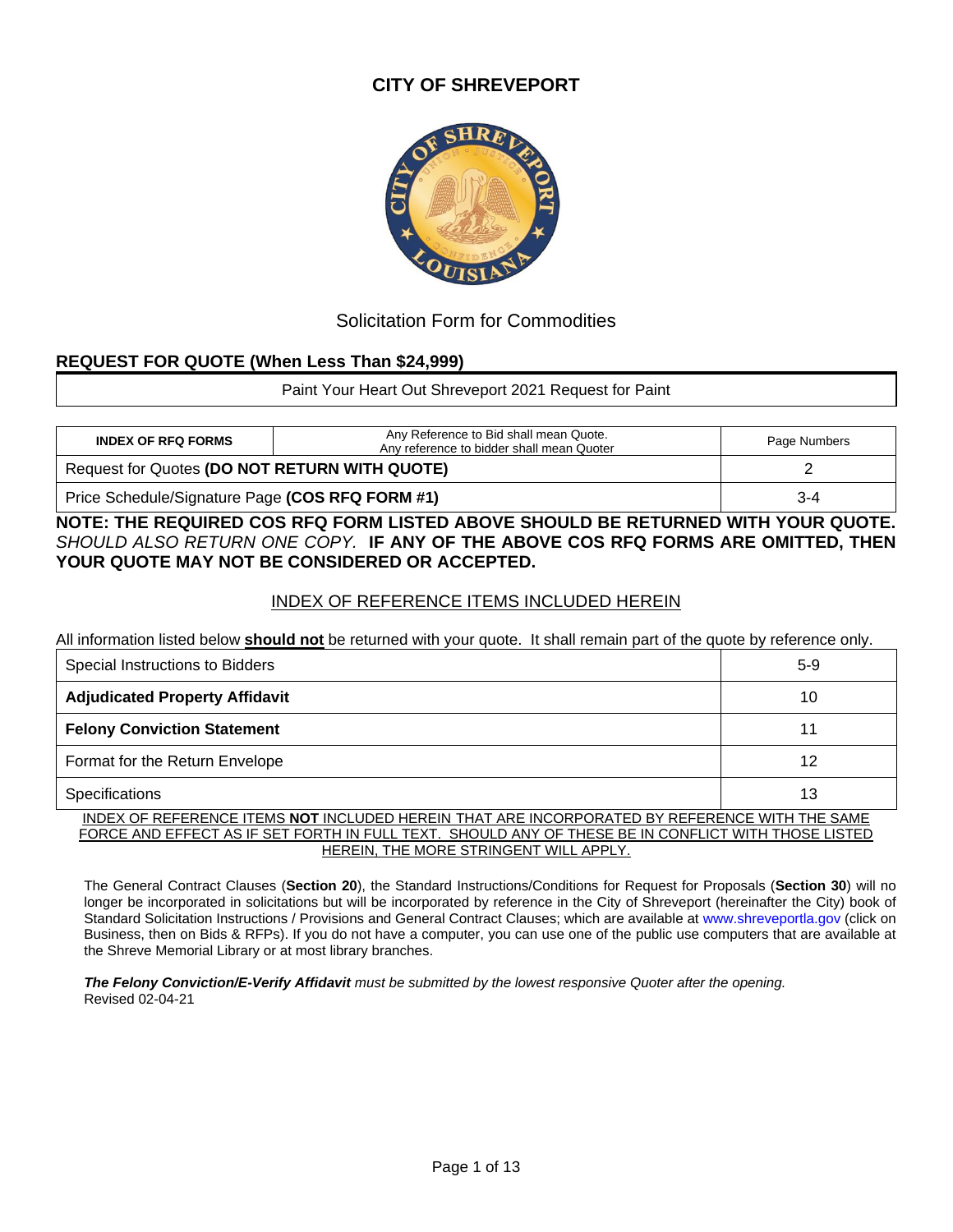| AN INVITATION FOR YOU TO RESPOND WITH A WRITTEN OR ELECTRONIC QUOTE                                                                                                                                                                                                                                                                                                                                                                                                                                                                                                                                                                                                                                                                                                                                                                                                                                                                                                                                                                                                                                                                                                                                                                                                                                                                                         |                                                                                       |                                                                                                                                                                             |                                              |                                                                   |                |  |
|-------------------------------------------------------------------------------------------------------------------------------------------------------------------------------------------------------------------------------------------------------------------------------------------------------------------------------------------------------------------------------------------------------------------------------------------------------------------------------------------------------------------------------------------------------------------------------------------------------------------------------------------------------------------------------------------------------------------------------------------------------------------------------------------------------------------------------------------------------------------------------------------------------------------------------------------------------------------------------------------------------------------------------------------------------------------------------------------------------------------------------------------------------------------------------------------------------------------------------------------------------------------------------------------------------------------------------------------------------------|---------------------------------------------------------------------------------------|-----------------------------------------------------------------------------------------------------------------------------------------------------------------------------|----------------------------------------------|-------------------------------------------------------------------|----------------|--|
| October 22, 2021<br>Posted Date:                                                                                                                                                                                                                                                                                                                                                                                                                                                                                                                                                                                                                                                                                                                                                                                                                                                                                                                                                                                                                                                                                                                                                                                                                                                                                                                            |                                                                                       |                                                                                                                                                                             |                                              |                                                                   |                |  |
|                                                                                                                                                                                                                                                                                                                                                                                                                                                                                                                                                                                                                                                                                                                                                                                                                                                                                                                                                                                                                                                                                                                                                                                                                                                                                                                                                             | DO NOT RETURN THIS PAGE-FAXED OR E-MAILED QUOTES NOT ACCEPTED                         |                                                                                                                                                                             |                                              |                                                                   |                |  |
| <b>Request for Quote (RFQ)</b><br><b>City of Shreveport</b><br>Renee Anderson, CPPO<br>Interim Purchasing Agent                                                                                                                                                                                                                                                                                                                                                                                                                                                                                                                                                                                                                                                                                                                                                                                                                                                                                                                                                                                                                                                                                                                                                                                                                                             |                                                                                       | <b>QUOTES MUST BE DELIVERED TO:</b><br>City of Shreveport<br>Office of the Purchasing Agent<br>Government Plaza-Suite 610<br>505 Travis Street<br>Shreveport, LA 71101-3042 |                                              | OR GO TO BIDSYNC.COM<br><b>TO SEND ELECTRONIC</b><br><b>QUOTE</b> |                |  |
| BID MUST BE RECEIVED NOT LATER THAN 3:00 P.M. ON:                                                                                                                                                                                                                                                                                                                                                                                                                                                                                                                                                                                                                                                                                                                                                                                                                                                                                                                                                                                                                                                                                                                                                                                                                                                                                                           |                                                                                       | <b>November 5, 2021</b>                                                                                                                                                     |                                              | <b>THEN PUBLICLY OPENED</b>                                       |                |  |
| THIS IS NOT AN ORDER                                                                                                                                                                                                                                                                                                                                                                                                                                                                                                                                                                                                                                                                                                                                                                                                                                                                                                                                                                                                                                                                                                                                                                                                                                                                                                                                        |                                                                                       | <b>Quote Number</b>                                                                                                                                                         |                                              |                                                                   | N/A            |  |
| <b>BID TITLE:</b>                                                                                                                                                                                                                                                                                                                                                                                                                                                                                                                                                                                                                                                                                                                                                                                                                                                                                                                                                                                                                                                                                                                                                                                                                                                                                                                                           | Paint Your Heart Out Shreveport 2021 Request for Paint                                |                                                                                                                                                                             |                                              |                                                                   |                |  |
| PREBID CONFERENCE: N/A                                                                                                                                                                                                                                                                                                                                                                                                                                                                                                                                                                                                                                                                                                                                                                                                                                                                                                                                                                                                                                                                                                                                                                                                                                                                                                                                      |                                                                                       |                                                                                                                                                                             |                                              |                                                                   |                |  |
| <b>E-MAIL QUESTIONS TO:</b>                                                                                                                                                                                                                                                                                                                                                                                                                                                                                                                                                                                                                                                                                                                                                                                                                                                                                                                                                                                                                                                                                                                                                                                                                                                                                                                                 | Marcia.Nelson@shreveportla.gov                                                        |                                                                                                                                                                             | 7 working days before the opening or fax to: |                                                                   | (318) 673-7499 |  |
| <b>BID BOND IS NOT REQUIRED.</b>                                                                                                                                                                                                                                                                                                                                                                                                                                                                                                                                                                                                                                                                                                                                                                                                                                                                                                                                                                                                                                                                                                                                                                                                                                                                                                                            | <b>Estimated Expenditure: N/A</b>                                                     | \$                                                                                                                                                                          |                                              |                                                                   | per year       |  |
|                                                                                                                                                                                                                                                                                                                                                                                                                                                                                                                                                                                                                                                                                                                                                                                                                                                                                                                                                                                                                                                                                                                                                                                                                                                                                                                                                             | Bids received after the time specified for opening cannot be considered for an award. |                                                                                                                                                                             |                                              |                                                                   |                |  |
|                                                                                                                                                                                                                                                                                                                                                                                                                                                                                                                                                                                                                                                                                                                                                                                                                                                                                                                                                                                                                                                                                                                                                                                                                                                                                                                                                             | <b>ELECTRONIC QUOTES/QUOTE NOTICES</b>                                                |                                                                                                                                                                             |                                              |                                                                   |                |  |
| Quote notices will no longer be mailed to contractors/vendors by the Purchasing Office. The City of Shreveports listing of<br>current bids (IFB), requests for quotes (RFQ), requests for proposals (RFP), and statements of qualifications (RFS)<br>(hereinafter bids) will be posted on BidSync.com. To view the general RFQ information and receive bid/quote notices by e-<br>mail, register with BidSync. Registration is free. Vendors/Contractors (vendors) have the option to submit their bids & bid<br>bonds, electronically or by paper copy. To view/download entire quote packages and submit electronic quotes, you may do so<br>for an annual fee. There is also a fee for a digital signature. It takes about two weeks to get a digital signature. Allow<br>additional time to set up the digital signature in BidSync.<br>Vendors who decide to pay the annual fee to BidSync will be able to submit electronic bids to every agency in the State of<br>Louisiana that solicits via BidSync. To register, go to https://www.bidsync.com. If you need help with registering or with<br>training or with completing an e-bid, please call 800-990-9339. Contractors who submit e-bonds will need to pay an<br>annual fee. If an electronic quote is submitted, provide your state contractors license number when the quote with alternates |                                                                                       |                                                                                                                                                                             |                                              |                                                                   |                |  |

The City of Shreveport reserves the right to reject any or all quotes and to waive minor informalities.

*amounts to \$50,000 or more. To request copies of RFQs by e-mail, send your request to [Marcia.Nelson@shreveportla.gov.](mailto:Marcia.Nelson@shreveportla.gov)* 

#### **Important- If you consider the specifications as restrictive or have a problem with this document please contact the Responsible Buyer at least five days before the quote opening at (318) 673-5450**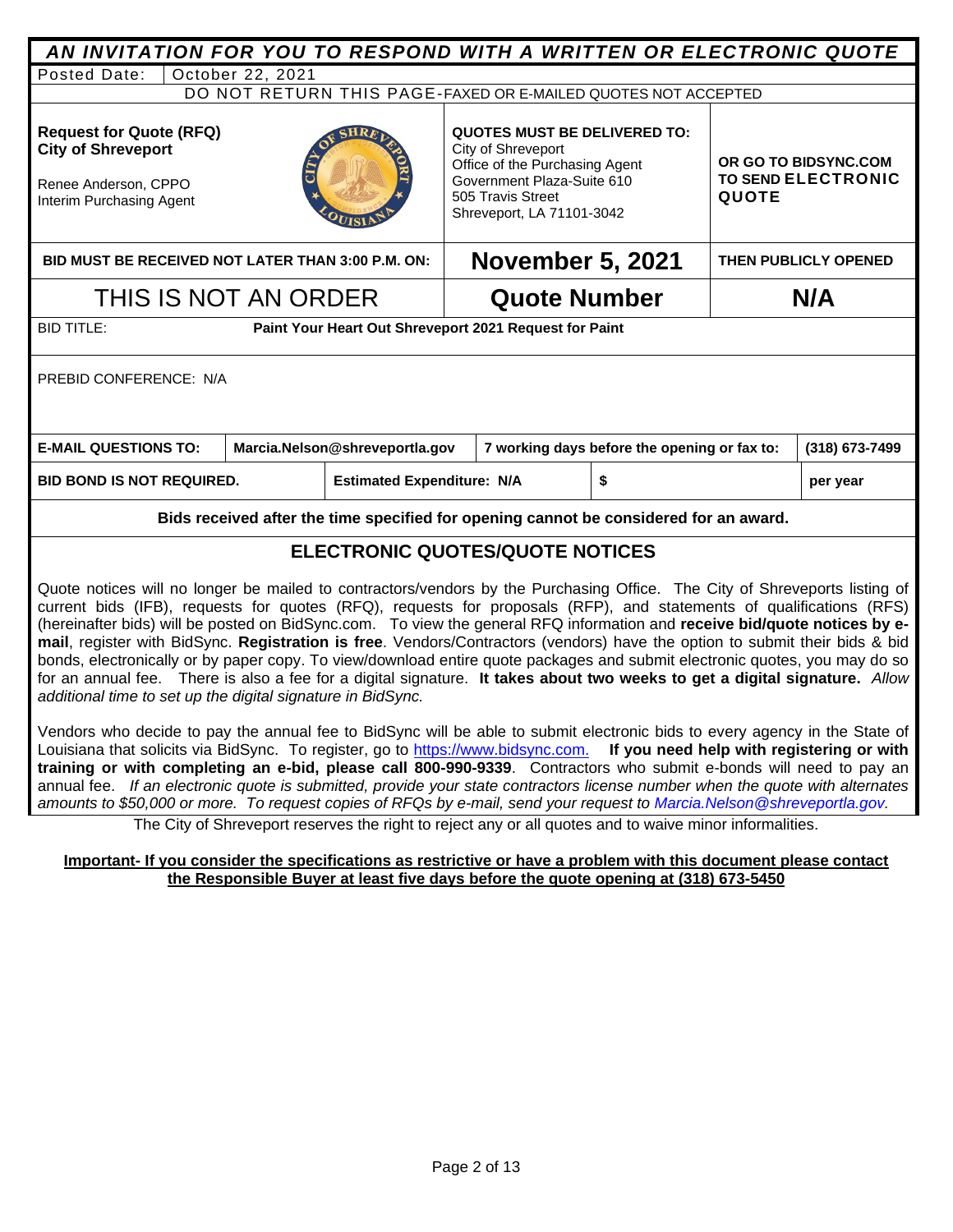#### **PRICE SCHEDULE /SIGNATURE PAGE** (RETURN ONE ORIGINAL OF EACH COS RFQ FORM IN A SEALED ENVELOPE) **COS RFQ FORM #1** (04-25-19)

I agree to furnish all items for the prices as listed below in accordance with all the specifications, terms and conditions listed herein, or with exceptions as listed on the deviation page.

|                                                | RFA H N/A<br>TITLE: PAINT YOUR HEART OUT SHREVEPORT 2021 REQUEST FOR PAINT |            |                                                                                                              |                           |                           |  |
|------------------------------------------------|----------------------------------------------------------------------------|------------|--------------------------------------------------------------------------------------------------------------|---------------------------|---------------------------|--|
| <b>ITEMS BELOW MUST BE COMPLETED BY QUOTER</b> |                                                                            |            |                                                                                                              |                           |                           |  |
| <b>ITEM#</b>                                   | <b>EST. AMT.</b><br>(A)                                                    | <b>U/M</b> | <b>COMMODITY OR SERVICES</b>                                                                                 | <b>UNIT PRICE</b><br>(B)  | <b>TOTAL PRICE</b><br>(C) |  |
| 1                                              | 60                                                                         | EA.        | 5 Gal Buckets (White Opulence)<br>Benjamin Moore or A-100 Satin Finish<br><b>Exterior House Paint</b>        | $\boldsymbol{\mathsf{s}}$ | \$                        |  |
| 2                                              | 30                                                                         | EA.        | 5 Gal Buckets (Putnam Ivory HC-39)<br>Benjamin Moore or A-100 Satin Finish<br><b>Exterior House Paint</b>    | $\overline{\mathbf{S}}$   | \$                        |  |
| 3                                              | 75                                                                         | EA.        | <b>5 Gal Buckets (Manhattan Mist)</b><br>Benjamin Moore or A-100 Satin Finish<br><b>Exterior House Paint</b> | $\overline{\mathbf{S}}$   | \$                        |  |
| $\overline{4}$                                 | 25                                                                         | EA.        | 5 Gal Buckets (Navajo White) Benjamin<br>Moore or A-100 Satin Finish Exterior<br><b>House Paint</b>          | $\overline{\mathbf{S}}$   | \$                        |  |
| 5                                              | 30                                                                         | EA.        | 5 Gal Buckets (Natural Straw) Benjamin<br>Moore or A-100 Satin Finish Exterior<br><b>House Paint</b>         | $\overline{\mathbf{S}}$   | \$                        |  |
| 6                                              | 20 Cases                                                                   | EA.        | (Windsor Haze) Benjamin Moore or A-6<br>Satin Finish Trim Paint (4 ea. Ig/case)                              | $\overline{\mathbf{S}}$   | \$                        |  |
| $\overline{7}$                                 | 8 Cases                                                                    | EA.        | (White Opulence) Benjamin Moore or A-<br>100 Satin Finish Exterior House Paint<br>(4 ea. Ig/case)            | $\boldsymbol{\mathsf{s}}$ | \$                        |  |
| 8                                              | 12 Cases                                                                   | EA.        | (Charleston Brown) Benjamin Moore or<br>A-6 Satin Finish Trim Paint (4 ea. Ig/case)                          | $\overline{\mathsf{S}}$   | \$                        |  |
| 9                                              | 12 Cases                                                                   | EA.        | (Black 2132-10) Benjamin Moore or A-6<br>Satin Finish Trim Paint (4 ea. Ig/case)                             | $\overline{\mathsf{S}}$   | \$                        |  |
| 10                                             | 8 Cases                                                                    | EA.        | (Tudor Brown) Benjamin Moore or A-6<br>Satin Finish Trim Paint (4 ea. Ig/case)                               | $\overline{\mathbf{S}}$   | \$                        |  |
| 11                                             | 20 gal                                                                     | EA.        | Thompson Waterseal Stain (Clear<br>Benjamin Moore 320)                                                       | $\overline{\mathbf{S}}$   | \$                        |  |
| 12 <sup>2</sup>                                | 60 gal                                                                     | EA.        | (Gray) Floor Enamel (Richards Courtyard<br>Gray 4200 Deck Guard)                                             | $\overline{\mathbf{S}}$   | \$                        |  |
| 13                                             | 1 Case                                                                     | EA.        | <b>Black Metal Paint</b>                                                                                     | \$                        | \$                        |  |
|                                                | Total Price: $A \times B = C$                                              |            | <b>Grand Total of all items</b>                                                                              |                           | \$                        |  |

When the total Quote with alternates is \$25,000 or more, do not submit a quote. If there are not any vendors who submit a quote for less than \$25,000, then we will reissue this project as an IFB.

**Estimated delivery time is:** \_\_\_\_\_\_\_\_\_\_\_\_\_\_\_\_\_\_\_\_\_\_\_\_\_\_\_\_\_\_\_\_ after receipt of purchase order.

Additional units may be purchased by the City at the same prices listed above for as long as these models are available gor until: 10 . **If date is not provided, then prices will be guaranteed for as long as the above models are available. If mutually agreeable with successful bidder and other public agencies this bid will be made available to them.**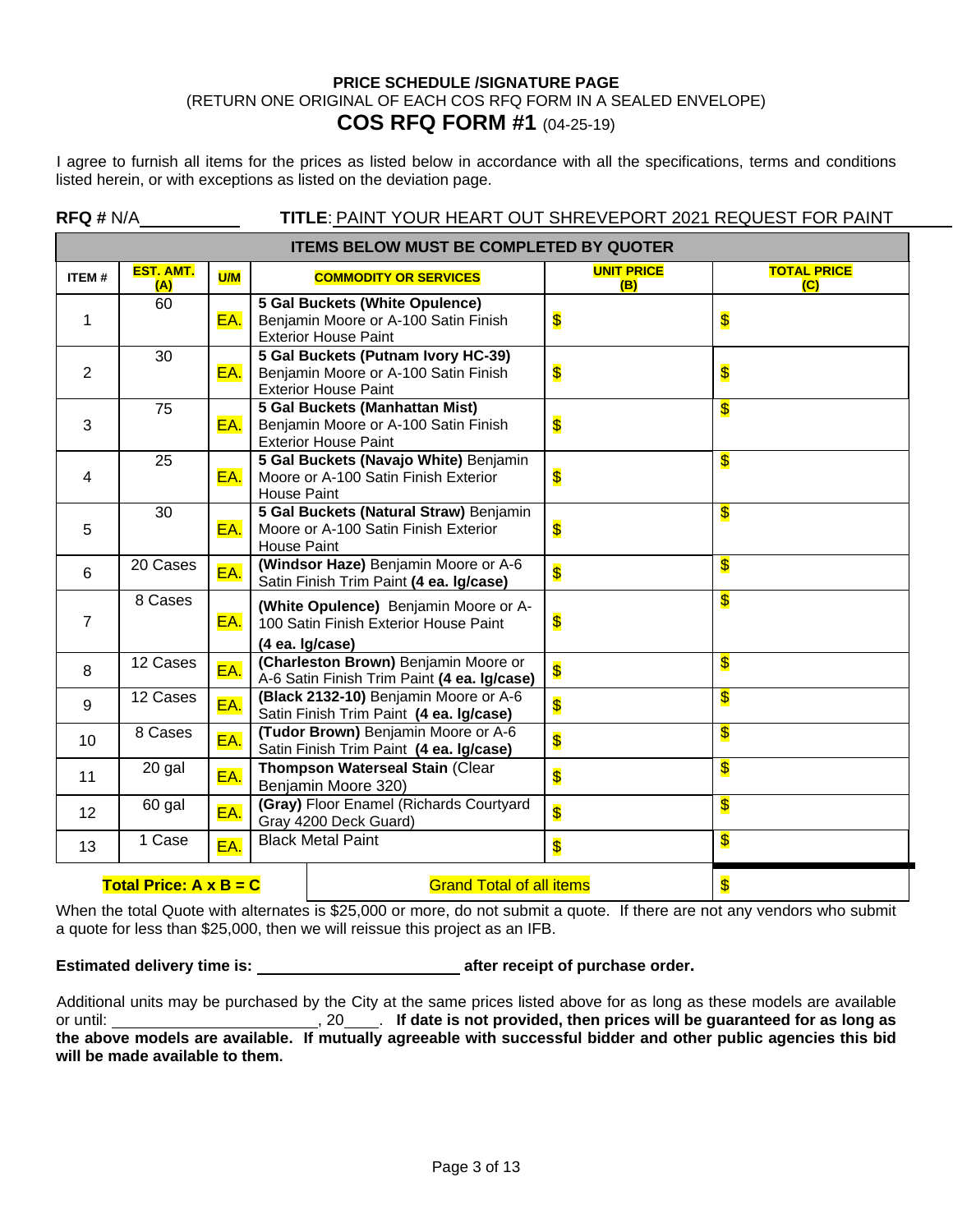| BID ACCEPTANCE AND DELIVERY (Prices bid must be firm for a minimum of 45 days). In compliance with the<br>Invitation, and subject to all conditions thereof, the bidder offers and agrees, if this bid is accepted within 45 days from<br>date of opening, to furnish any or all items quoted on at prices as set forth after the item and to make delivery F.O.B |                                                                                                                               |  |  |  |  |
|-------------------------------------------------------------------------------------------------------------------------------------------------------------------------------------------------------------------------------------------------------------------------------------------------------------------------------------------------------------------|-------------------------------------------------------------------------------------------------------------------------------|--|--|--|--|
|                                                                                                                                                                                                                                                                                                                                                                   |                                                                                                                               |  |  |  |  |
|                                                                                                                                                                                                                                                                                                                                                                   | destination *ON AN AS NEEDED BASIS OR within thirty (30) consecutive calendar days after receipt of purchase order            |  |  |  |  |
| with transportation cost included and prepaid. *CORRECT AS REQUIRED                                                                                                                                                                                                                                                                                               |                                                                                                                               |  |  |  |  |
|                                                                                                                                                                                                                                                                                                                                                                   | I certify that this bid is made without prior understanding, agreement, or connection with any corporation, firm, or person   |  |  |  |  |
|                                                                                                                                                                                                                                                                                                                                                                   | submitting a bid for the same items/services, and is in all respects fair and without collusion or fraud. Acting on behalf of |  |  |  |  |
|                                                                                                                                                                                                                                                                                                                                                                   | the bidder, this is to attest that the undersigned is a duly authorized representative of the above captioned firm,           |  |  |  |  |
| corporation, or business and has read Sections 10, & 20, as referenced on the previous page.                                                                                                                                                                                                                                                                      |                                                                                                                               |  |  |  |  |
| <b>COMPANYS NAME/ADDRESS:</b>                                                                                                                                                                                                                                                                                                                                     | The Quoter acknowledges receipt of the following ADDENDA:                                                                     |  |  |  |  |
|                                                                                                                                                                                                                                                                                                                                                                   |                                                                                                                               |  |  |  |  |
|                                                                                                                                                                                                                                                                                                                                                                   |                                                                                                                               |  |  |  |  |
|                                                                                                                                                                                                                                                                                                                                                                   |                                                                                                                               |  |  |  |  |
| <b>AUTHORIZED SIGNATURE(MANUAL):</b>                                                                                                                                                                                                                                                                                                                              | <b>AUTHORIZED SIGNATURE(TYPED OR PRINTED):</b>                                                                                |  |  |  |  |
|                                                                                                                                                                                                                                                                                                                                                                   |                                                                                                                               |  |  |  |  |
| TITLE:                                                                                                                                                                                                                                                                                                                                                            | DATE:                                                                                                                         |  |  |  |  |
|                                                                                                                                                                                                                                                                                                                                                                   |                                                                                                                               |  |  |  |  |
| <b>PHONE NUMBER(S)</b>                                                                                                                                                                                                                                                                                                                                            | <b>E-MAIL ADDRESS:</b>                                                                                                        |  |  |  |  |
|                                                                                                                                                                                                                                                                                                                                                                   |                                                                                                                               |  |  |  |  |
| Provide Deviations from terms, conditions, provisions and specifications below & on extra page, if applicable:                                                                                                                                                                                                                                                    |                                                                                                                               |  |  |  |  |
|                                                                                                                                                                                                                                                                                                                                                                   |                                                                                                                               |  |  |  |  |
|                                                                                                                                                                                                                                                                                                                                                                   |                                                                                                                               |  |  |  |  |
|                                                                                                                                                                                                                                                                                                                                                                   |                                                                                                                               |  |  |  |  |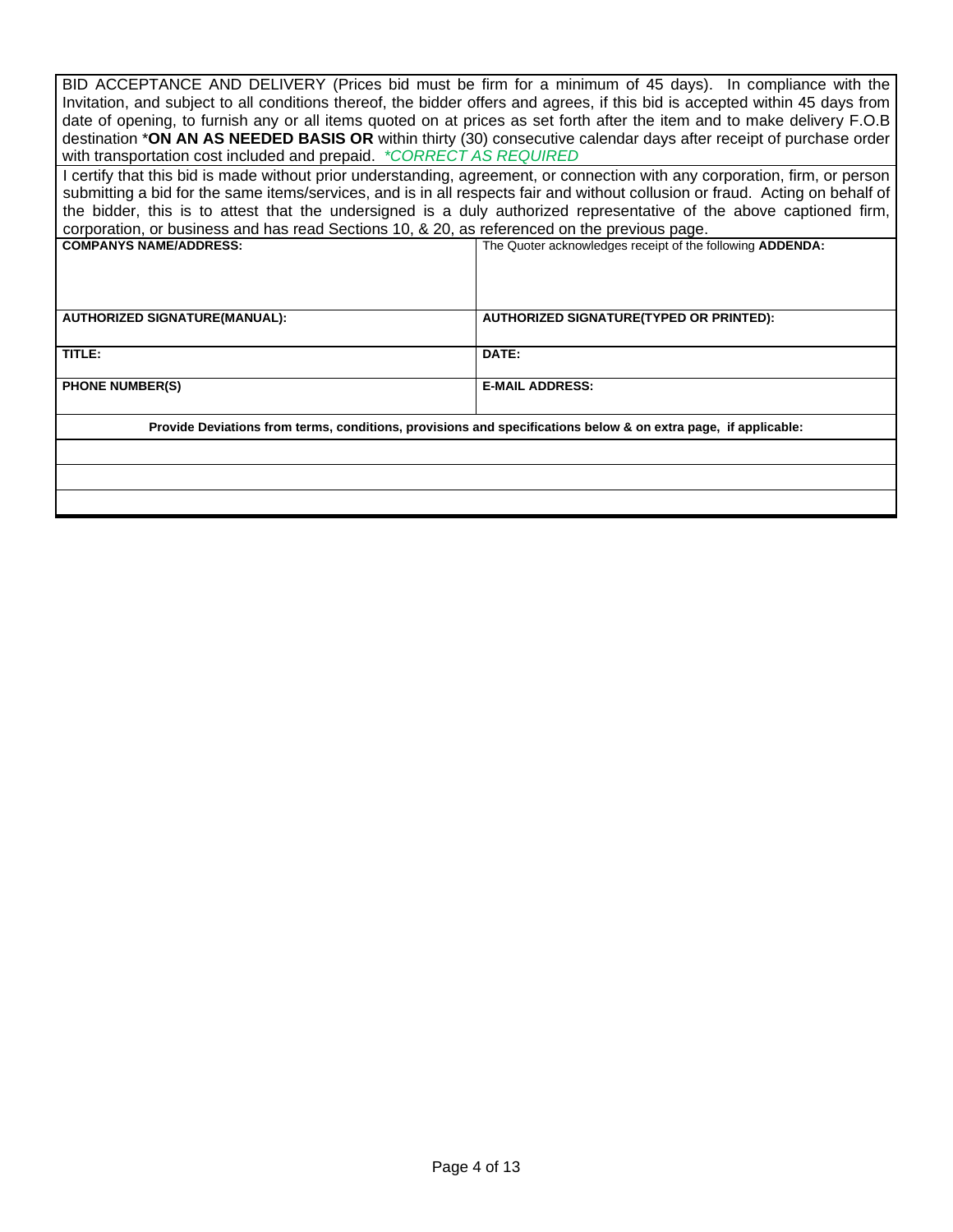#### 1.0 BROCHURES

1.1 If specifications or descriptive papers are submitted with bids, enter bidders= name thereon.

#### 2.0 SAMPLES

2.1 Sample, when required, must be submitted free of expense, unless otherwise specified in accordance with the conditions and instructions in the body of this bid notice.

#### 3.0 CLARIFICATION/SUBSTITUTION REQUESTS

- 3.1 Bidders requiring additional information may submit their question(s) in writing to the attention of the Buyer as listed on page two.
- 3.2 Answers to questions received that would change and/or clarify this solicitation will be provided in writing to all firms that have received the original Invitation for Bid.
- 3.3 Any inquiry received at least seven (7) or more working days prior to the date fixed for the opening of bids will be given consideration.
- 3.4 Every interpretation made to a Bidder will be in the form of written Addendum to the contract document and when issued will be on file in the Purchasing Agent=s office.
- 3.4.1 All such addenda shall become part of the Contract Documents and all Bidders shall be bound by such addenda.
- 3.4.2 The City shall not be legally bound by an addendum or interpretation that is not in writing.
- 3.4.3 If the necessity arises to issue an addendum modifying plans and specifications within the seventy-two-hour period (exclusive of holidays, Saturdays and Sundays) before the scheduled bid opening then the opening of bids shall be extended at least seven but not more than twenty-one working days.

#### 3.4.4 **It shall be the Bidder=s responsibility to make inquiry as to the addenda issued**

#### 4.0 DELIVERY ARO

4.1 Show delivery time required after receipt of order (ARO), in appropriate space provided on page three**.**

#### 5.0 DELIVERY TERMS

- 5.1 The commodities and/or services must be furnished as described and specified, delivered f.o.b. destination freight prepaid.
- 5.2 The term f.o.b. destination shall mean delivered, removed from the crate, placed inside of building, and title taken to after acceptance.
- 5.3 Most City buildings do not have loading docks.

#### 6.0 QUANTITIES

- 6.1 Whenever quantities or usages are provided by the City, these are estimates only.
- 6.2 No guarantee or warranty is given or implied by the city as to the total amount that may or may not be purchased from any resulting contracts.
- 6.3 These quantities are for information only and will be used for tabulation and presentation of the prices offered.

#### 7.0 PRICE CHANGES

- 7.1 Prices will be firm for the minimum period as specified in the solicitation document.
- 7.2 After the term of the contract, the Consultant may request price increases based on their documented cost increase to be approved by the Director of Community Development.
- 7.3 Written requests for price increases must be sent by Certified Mail-Return Receipt Requested.
- 7.4 The City reserves the right to accept or reject the price increase within fifteen days after receipt of the request. Should the City reject the price increase, the City reserves the right to cancel the contract and award to the next best Offeror or to solicit new proposals.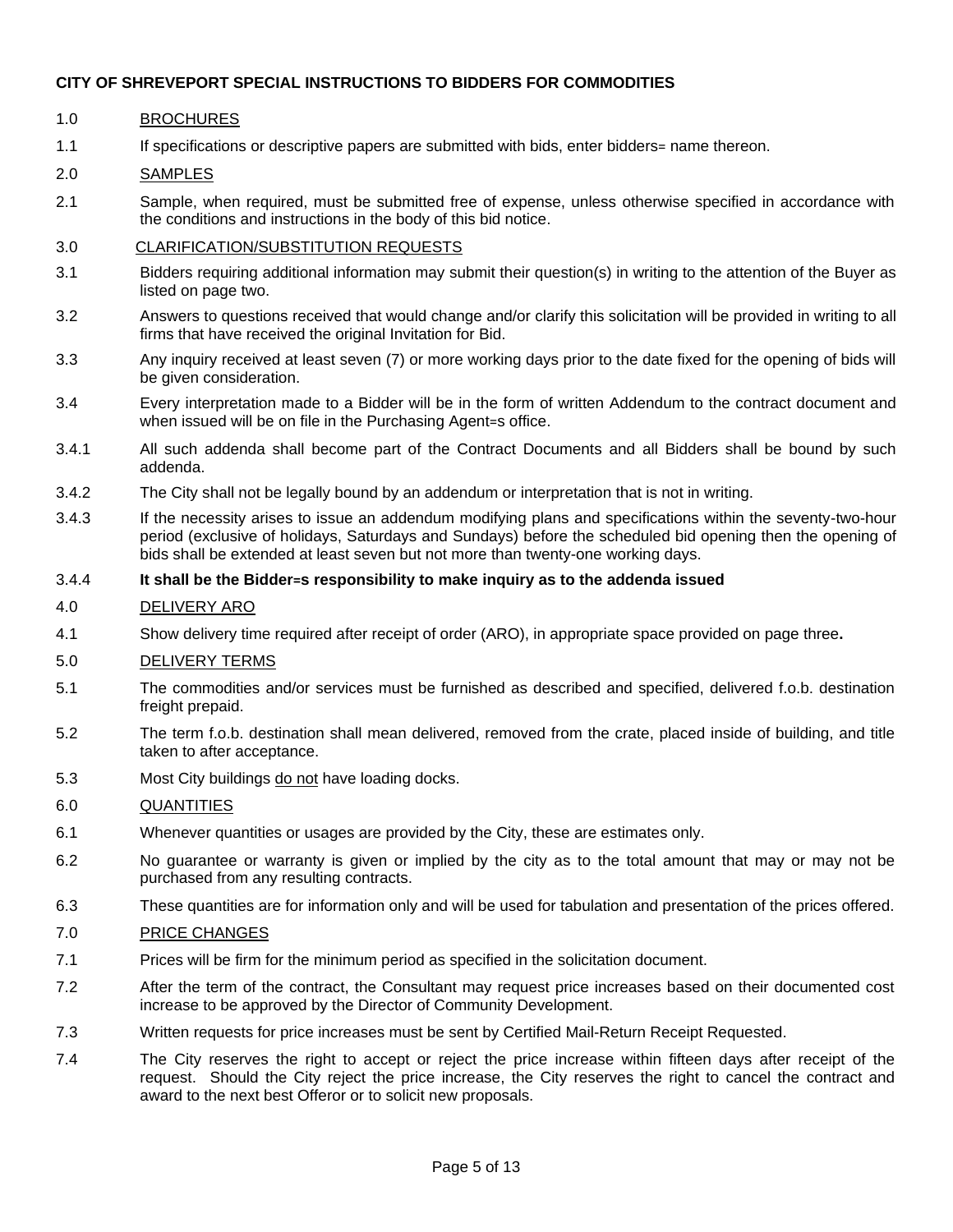- 7.5 No increase will be effective until approved in writing by the Director of Community Development.
- 7.6 Any decrease in the cost of the contract items shall be forwarded to the Purchasing Office with immediate inception into the contract.
- 7.7 Any decrease in pricing shall not be less than the appropriate CPI or PPI**.**

#### 8.0 AWARD CRITERIA

- 8.1 The award will be made to the lowest responsible and responsive bidder(s) according to the criteria designated in the RFQ.
- 8.2 In addition to price, the Bid Evaluation will include the following factors (as they apply):
- 8.2.1 The quality of performance/workmanship of previous contracts, services, equipment or products, or references which attest to the specific experiences of others.
- 8.2.2 The timely completion of previous contracts or services or the timely delivery of past orders, or references which attest to the specific experiences of others.
- 8.2.3 The sufficiency of financial resources and its impact on ability of the bidder to perform the contract or provide the services.
- 8.2.4 The City reserves the right to conduct on-site inspections of any bidder=s facilities prior to award and the results of said inspection will be considered by the City in determining bidders= capabilities of successfully administering to this contract.
- 8.2.5 The ability and availability of the bidder to provide both quality and timely maintenance, service, and/or parts.
- 8.2.6 The resale value, life cycle costing (which includes the cost of maintenance) and value analysis.
- 8.2.7 The availability and capability of local and regional vendor support as it affects the quantity, quality, and timeliness of the work or products required.
- 8.2.8 Delivery of a product and timely completion of a project as stated by vendor in the bid.
- 8.2.9 Substantial compliance or noncompliance with specifications set forth in the bid as determined by the City.
- 8.2.10 Product or parts inventory capability as it relates to a particular bid.
- 8.2.11 Results of product/equipment testing.
- 8.2.12 Warranty Terms and Conditions.
- 8.2.13 Adequate capital and credit rating sufficiently to complete all operations under this contract in a satisfactory manner.
- 8.2.14 An efficient office force, with a satisfactory record in expediting delivery of materials to field force and capable of fulfilling proper liaison service with mechanical trades.
- 8.2.15 An adequate and efficient field force, with extensive knowledge of all types of work involved under this contract.
- 8.2.16 A record of amicable relations with labor.
- 8.2.17 An adequate supply of equipment in good operating condition.
- 9.0 Evaluation
- 9.1 Bids may be made for one lot only, or for as many lots as the bidder can supply.
- 9.2 Awards will be made by complete lots and may be made to one or more bidders.
- 10.0 Evaluation of Bids for Multiple Awards
- 10.1 In addition to other factors, bids will be evaluated on the basis of advantages to the city that might result from making more than one award (multiple awards).
- 10.2 For the purpose of making this evaluation, administrative costs to the City for issuing and administering each contract awarded under this invitation will be considered, and individual awards will be for the items and combinations of items which result in the lowest aggregate price to the City, including such administrative costs.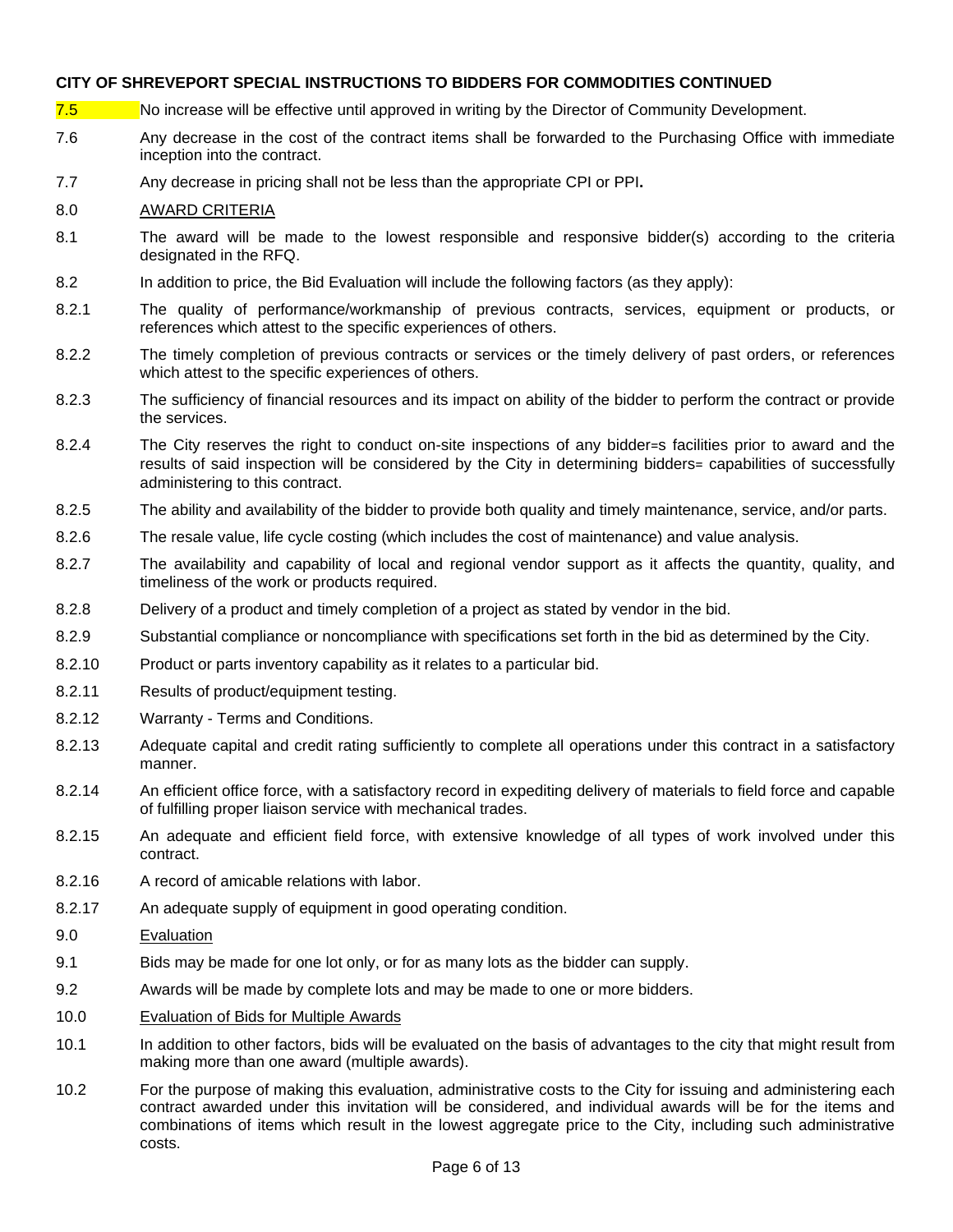#### 11.0 Alternates

11.1 When alternates are requested, the City reserves the right to select the bid with or without these, whichever will be in the best interest of the City.

#### 12.0 REJECTION

- 12.1 This solicitation does not commit the City of Shreveport to award a contract, to pay any costs incurred in the preparation of a quote, or to procure or contract for the articles of goods or service.
- 12.2 The City reserves the right to waive minor informalities, to accept or reject any or all quotes received as a result of this request, or to cancel in part or its entirety this quote, if it is in the best interest of the City to do so.
- 12.3 The City of Shreveport reserves the right to declare any quote non-responsive in which the delivery/completion time indicated is considered to delay the operation for which the item/work is intended, due to the noncompliance of the SPECIFICATIONS.

#### 13.0 Rejection of Lowest Bid

- 13.1 Substantial negative findings from the Bid Evaluation as listed above, and/or the factors as listed below, may result in the disqualification of the lowest bid, if in the best interest of the City of Shreveport.
- 13.2 Additional purchase of repair/replacement parts for the low bid item, as opposed to an existing inventory of parts for a higher bid item.
- 13.3 Greater service costs for the low bid item.
- 13.4 Longer service time for the low bid item, which would cause longer down time of the item.
- 13.5 Proven reliability of the higher bid item.
- 13.6 Compatibility of the higher bid item with existing equipment.

#### 14.0 DISQUALIFICATION REVIEW BOARD

- 14.1 When a contractor has been given notice of possible debarment based upon City of Shreveport Code of Ordinance Sec.26-265 and/or disqualification, the contractor may submit a written appeal to the Purchasing Agent for review by the City=s Disqualification Review Board.
- 14.2 The written appeal must be submitted within ten (10) days after notice of possible disqualification and may request either (1) a meeting with the Review Board, or (2) that the Review Board consider a written appeal only.
- 14.3 A meeting of the Review Board will be scheduled within ten (10) days after receipt of the appeal.
- 14.4 The Review Board will be composed of the Chief Administrative Officer (CAO), City Engineer, Purchasing Agent and the Director of Using Department.
- 14.5 The decision of the Review Board will be given to the contractor in writing ten (10) days after all pertinent information has been considered.
- 14.6 The decision of the Review Board will not operate as a waiver by the City of its rights concerning the assessment of liquidated damages.

#### 15.0 OPERATIONAL MANUALS

- 15.1 **When bidding on equipment, the successful bidder shall be required to furnish one copy of the operational manual and warranty with each type of unit delivered, and one additional copy of the operational manual shall be sent to: Risk Manager, 505 Travis Street Suite 620, Shreveport, LA 71101- 3042.**
- 16.0 BRAND NAMES
- 16.1 Wherever in the specifications the name of a certain brand, make, manufacturer, or definite specification is utilized, they are used only to denote the quality standard of the product desired and that they do not restrict bidders to the specific brand, make, manufacturer, or specification named; that they are used only to set forth and convey to prospective bidders the general style, type, character, and quality of the product desired; and that equivalent products will be acceptable.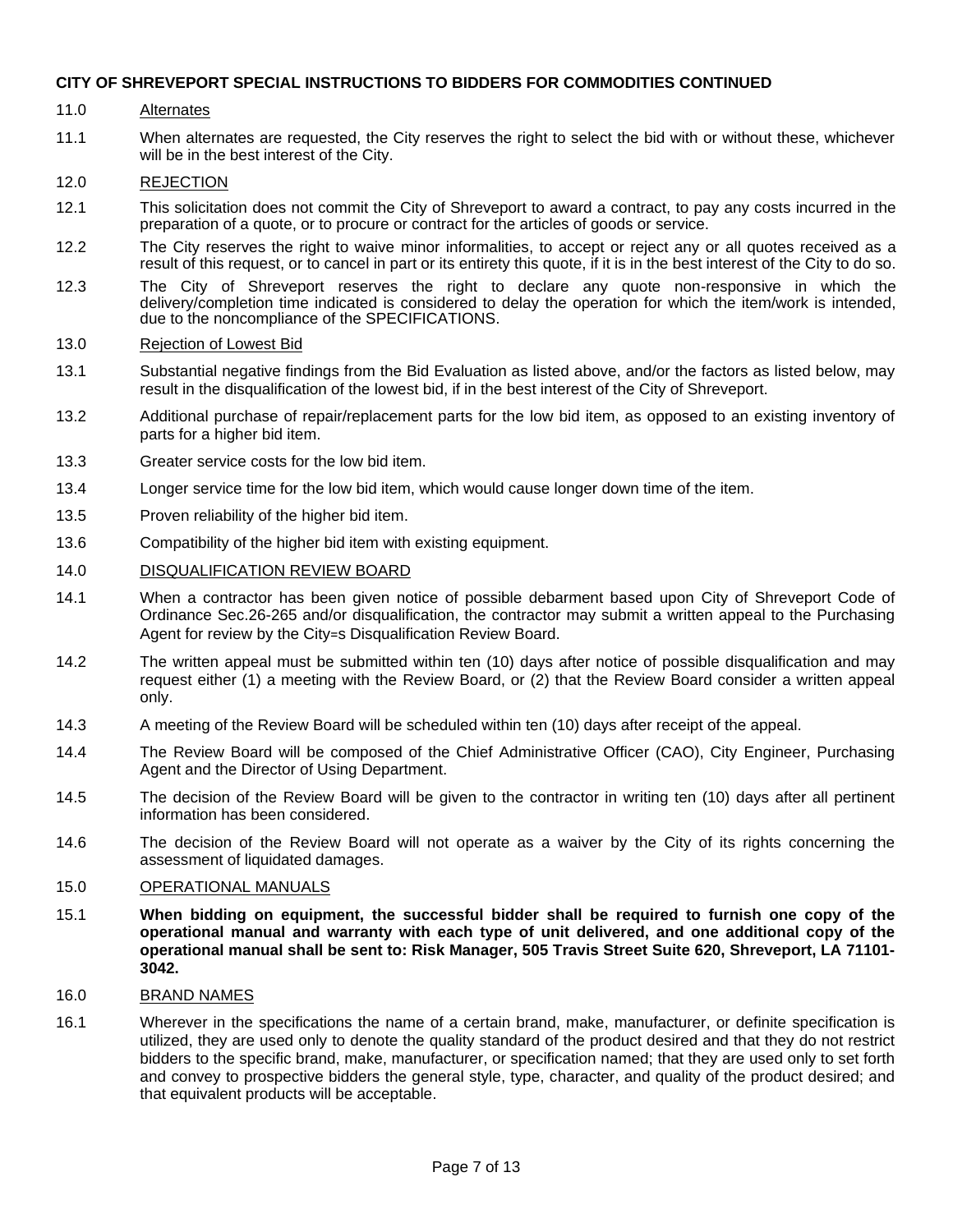- 16.2 It shall be the responsibility of the Purchasing Agent and the professionally employed architect or engineer to determine what is considered an equivalent product on any and all projects in which they have been legally employed to perform professional services.
- 17.0 PUBLIC INSPECTION OF BIDS (La. R.S. 44:33 et seq./Attorney General=s Opinion No. 95-155)
- 17.1 Bids will be in active use after the opening and therefore will not be available for public inspection until three days after the bid opening, exclusive of Saturdays, Sundays, and legal public holidays.

#### 18.0 PAYMENTS DUE THE CITY

- 18.1 Section 26-211 of the Citys Code of Ordinances requires the following:
- 18.1.1 On every contract to which the City is a party and for which written specifications are prepared, the specification shall include the requirement that before the contract is awarded the contractor shall pay all taxes, licenses, fees, and other charges which are outstanding and due to the City.
- 18.1.2 No contract to which the city is a party shall be awarded to any person who:
- 18.1.3 Has not paid all taxes, licenses, fees and other charges which are outstanding and due the city, or
- 18.1.4 Owns any property which is adjudicated to the city or which has demolition liens, grass cutting liens, or any other property standards liens on it, or
- 18.1.5 Owns more than 25% of a legal entity that owns any property which is adjudicated to the city, or which has demolition liens, grass cutting liens, or any other property standards liens on it.
- 18.1.6 For purposes of this section, Own shall mean to be the last record owner of property prior to a tax sale or adiudication.
- 18.1.7 Bids/proposals will not be accepted from, or contract awarded to any person, firm, or corporations which have at any time failed to execute a contract that has been awarded to them by the City, or which is in arrears to the City upon debt or contract, or which is a defaulter as surety or otherwise upon any obligation to the City.

#### 19.0 GOVERNING PRICES

- 19.1 UNIT PRICE BIDS-Prices must be firm and unit prices written in figures shall govern over extended prices. Prices bid must be based upon payment in thirty (30) days after delivery and acceptance.
- 19.2 LUMP SUM BIDS (When unit prices are not required)-Prices must be firm and prices written in words shall govern over prices written in figures. Prices bid must be based upon payment in thirty (30) days after delivery and acceptance.
- 20.0 UNSATISFACTORY WORK-The City shall not be obligated to pay for unsatisfactory work.

#### 21.0 PREFERENCE FOR ITEMS MANUFACTURED IN THE UNITED STATES-R.S. 39:1595.7

- 21.1 In the event a contract is not entered into for products purchased under the provisions of R.S. 39:1595, each procurement officer, purchasing agent, or similar official who procures or purchases materials, supplies, products, provisions, or equipment under the provisions of this Chapter may purchase such materials, supplies, products, provisions, or equipment which are manufactured in the United States, and which are equal in quality to other materials, supplies, products, provisions, or equipment, provided that all of the following conditions are met:
- 21.1.1 The cost of such items does not exceed the cost of other items which are manufactured outside the United States by more than five percent.
- 21.1.2 The vendor of such items agrees to sell the items at the same price as the lowest bid offered on such items.
- 21.1.3 In cases where more than one bidder offers items manufactured in the United States which are within five percent of the lowest bid, the bidder offering the lowest bid on such items is entitled to accept the price of the lowest bid made on such items.
- 22.0 The vendor certifies that such items are manufactured in the United States.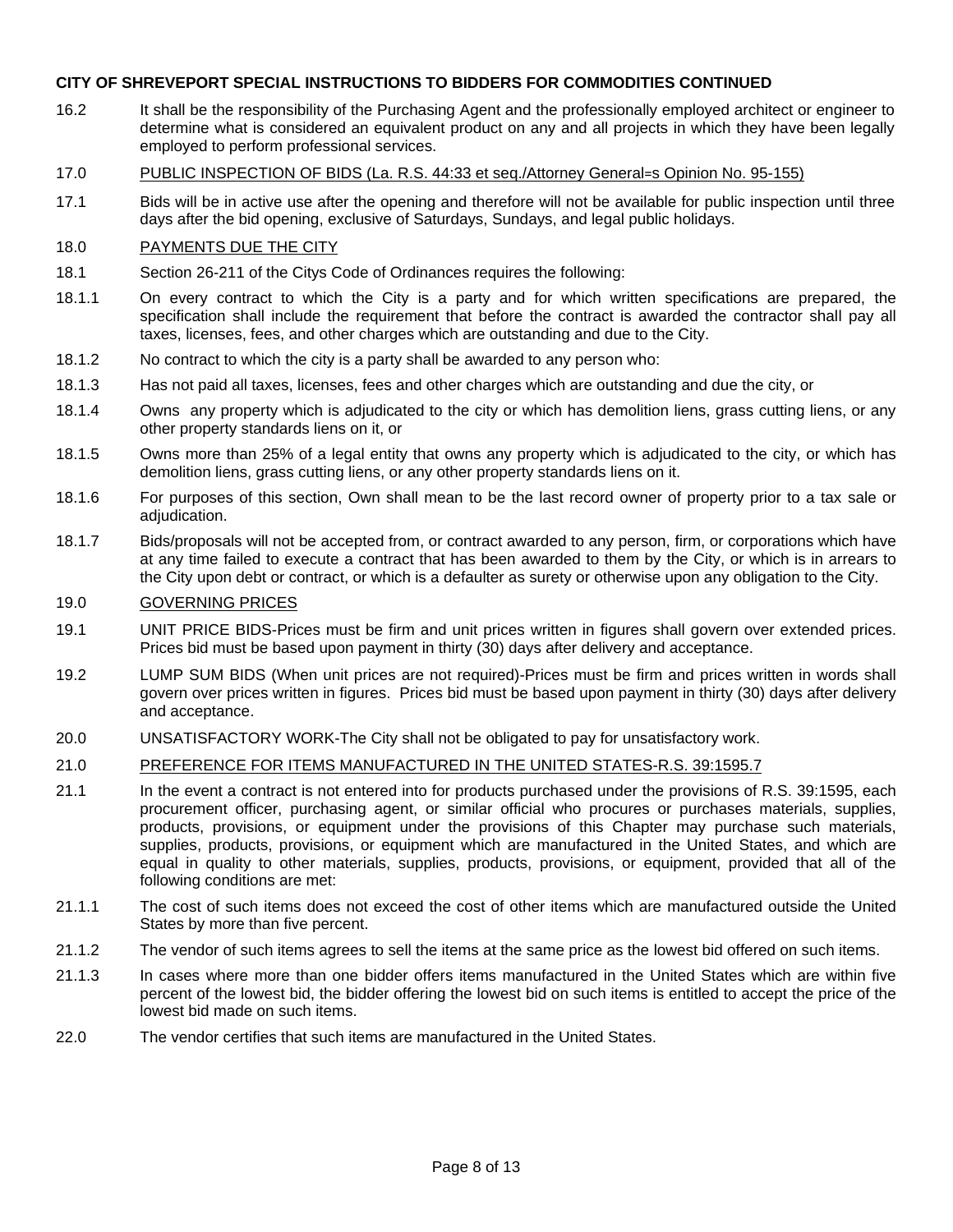#### 23.0 COMPLIANCE WITH CIVIL RIGHTS LAWS

- 23.1 By submitting and signing this bid, bidder agrees to abide by the requirements of the following as applicable: Title VI and VII of the Civil Rights Act of 1964, as amended by the Equal Opportunity Act of 1972, Federal Executive Order 11246, Federal Rehabilitation Act of 1973, as amended, the Veterans Readjustment Assistance Act of 1974, Title IX of The Education Amendments of 1972, the Age Act of 1975, and bidder agrees to abide by the requirements of the Americans with Disabilities Act of 1990. Bidder agrees not to discriminate in its employment practices and will render services under any contract entered into as a result of this solicitation without regard to race, color, religion, sexual orientation, national origin, veteran status, political affiliation, or disabilities. Any act of discrimination committed by bidder, or failure to comply with these statutory obligations when applicable, shall be grounds for termination of any contract entered into as a result of this solicitation.
- 24.0 RFQ ENVELOPE
- 24.1 Outside of the envelope to list the Quoters name, address, license number, RFQ number, project name, opening date/time and the Citys address.

#### 25.0 RECEIPT OF QUOTES

25.1 The City does not receive Quotes on holidays and weekends.

#### **END**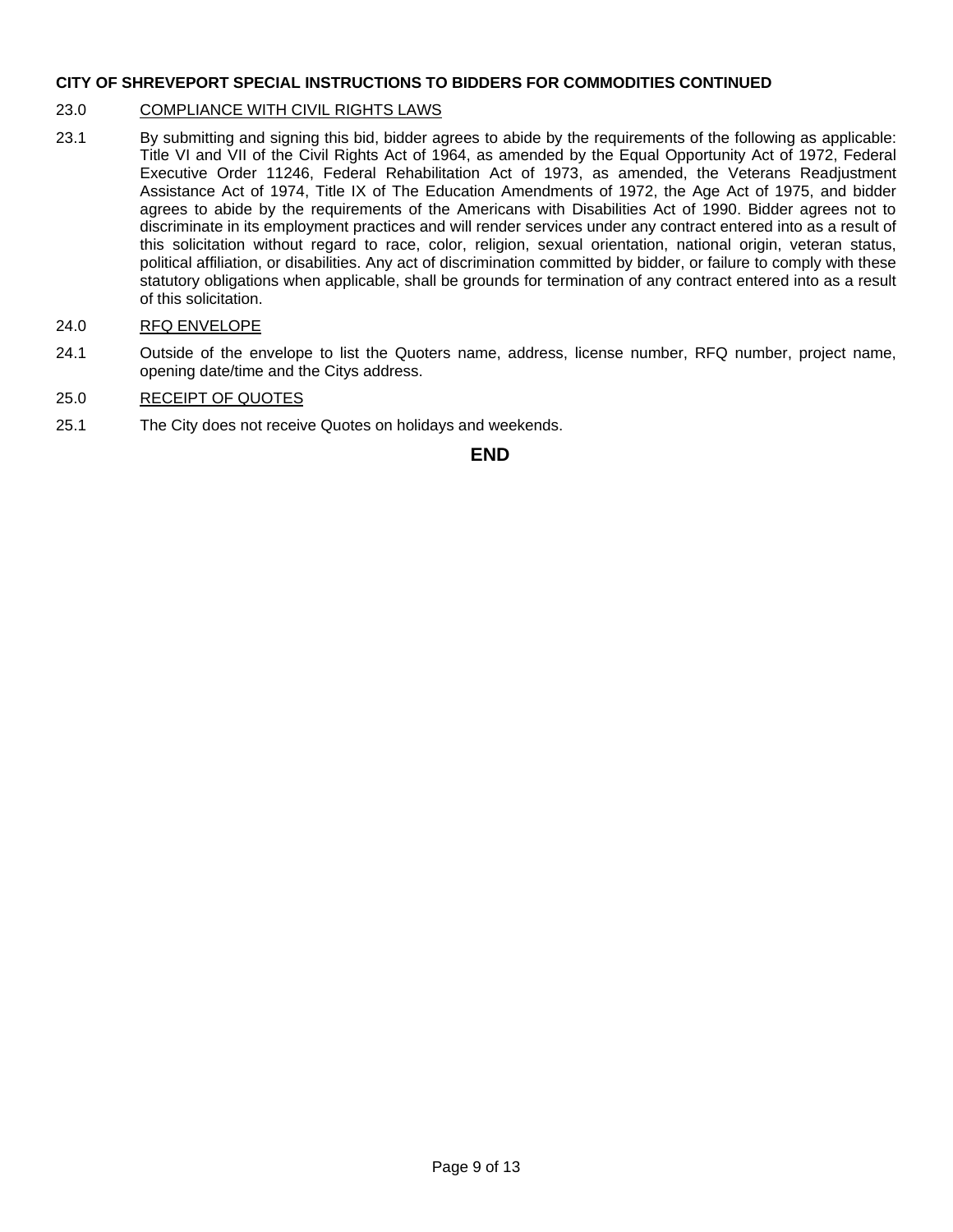

## **ATTESTING THAT ENTITY OR PERSON DOES NOT OWN ADJUDICATED OR LIEN PROPERTY AND DOES NOT OWE OUTSTANDING DEBT TO CITY**

## **\* \* This affidavit is submitted to document compliance with Shreveport City Code 26-211. \* \***

BEFORE ME, the undersigned Notary Public duly qualified and commissioned, came and appeared

| authorized representative of:                      |
|----------------------------------------------------|
| with a Federal Tax Identification Number (EIN) of: |
| and with a current email address of:               |
| who does hereby state as follows, to-wit:          |

- 1 Business Entity or Person does not own any property which is adjudicated to the City of Shreveport, Louisiana or which has demolition liens, grass cutting liens, or any other Property Standards liens on it. For purposes of this subsection, the term "own" shall mean to be the last record owner of the property prior to a tax sale or adjudication.
- 2 Business Entity or Person does not own more than twenty-five percent (25%) of a legal entity that owns any property which is adjudicated to the City, or which has demolition liens, grass cutting liens, or any other Property Standards liens on it.
- 3 Business Entity or Person has paid all taxes, licenses, fees, fines and other charges which are outstanding and due to the City. E.g. false alarm fees, property standard fines, over-due water bills.
- 4 Business Entity or Person will provide written notification to the City's Purchasing Agent no later than the next work day after any of the above statements becomes invalid.
- 5 Upon request of the Purchasing Agent the City reserves the right to require a newly dated/issued Affidavit.

|                                                               | BY:                                                                                                      |                      |                                                                                                          |  |  |  |  |  |
|---------------------------------------------------------------|----------------------------------------------------------------------------------------------------------|----------------------|----------------------------------------------------------------------------------------------------------|--|--|--|--|--|
|                                                               |                                                                                                          |                      | Printed Name:                                                                                            |  |  |  |  |  |
|                                                               |                                                                                                          | Title:               |                                                                                                          |  |  |  |  |  |
|                                                               |                                                                                                          |                      |                                                                                                          |  |  |  |  |  |
|                                                               | <b>SWORN TO AND SUBSCRIBED BEFORE ME, this <math>\qquad</math> day of <math>\qquad \qquad</math>, 20</b> |                      |                                                                                                          |  |  |  |  |  |
|                                                               |                                                                                                          |                      |                                                                                                          |  |  |  |  |  |
|                                                               |                                                                                                          |                      |                                                                                                          |  |  |  |  |  |
|                                                               |                                                                                                          | <b>Notary Public</b> |                                                                                                          |  |  |  |  |  |
|                                                               |                                                                                                          |                      |                                                                                                          |  |  |  |  |  |
|                                                               |                                                                                                          |                      |                                                                                                          |  |  |  |  |  |
|                                                               |                                                                                                          |                      |                                                                                                          |  |  |  |  |  |
|                                                               |                                                                                                          |                      |                                                                                                          |  |  |  |  |  |
|                                                               | Notary Identification Number or LA Bar Roll Number                                                       |                      |                                                                                                          |  |  |  |  |  |
|                                                               |                                                                                                          |                      |                                                                                                          |  |  |  |  |  |
| Mail <b>original</b> affidavit <i>via</i> U.S. mail to:<br>or |                                                                                                          |                      | Deliver via other carrier or hand-delivery to:                                                           |  |  |  |  |  |
| <b>Purchasing Division</b>                                    |                                                                                                          |                      | <b>Purchasing Division</b>                                                                               |  |  |  |  |  |
| P.O. Box $31109$   Shreveport, LA $71130$                     |                                                                                                          |                      | 505 Travis St., Suite 610   Shreveport, LA 71101                                                         |  |  |  |  |  |
|                                                               |                                                                                                          |                      | Affidavit must be on file in the Purchasing Office before a contract, purchase order or check is issued. |  |  |  |  |  |

\*\* Form Revised 02-08-2017 \*\*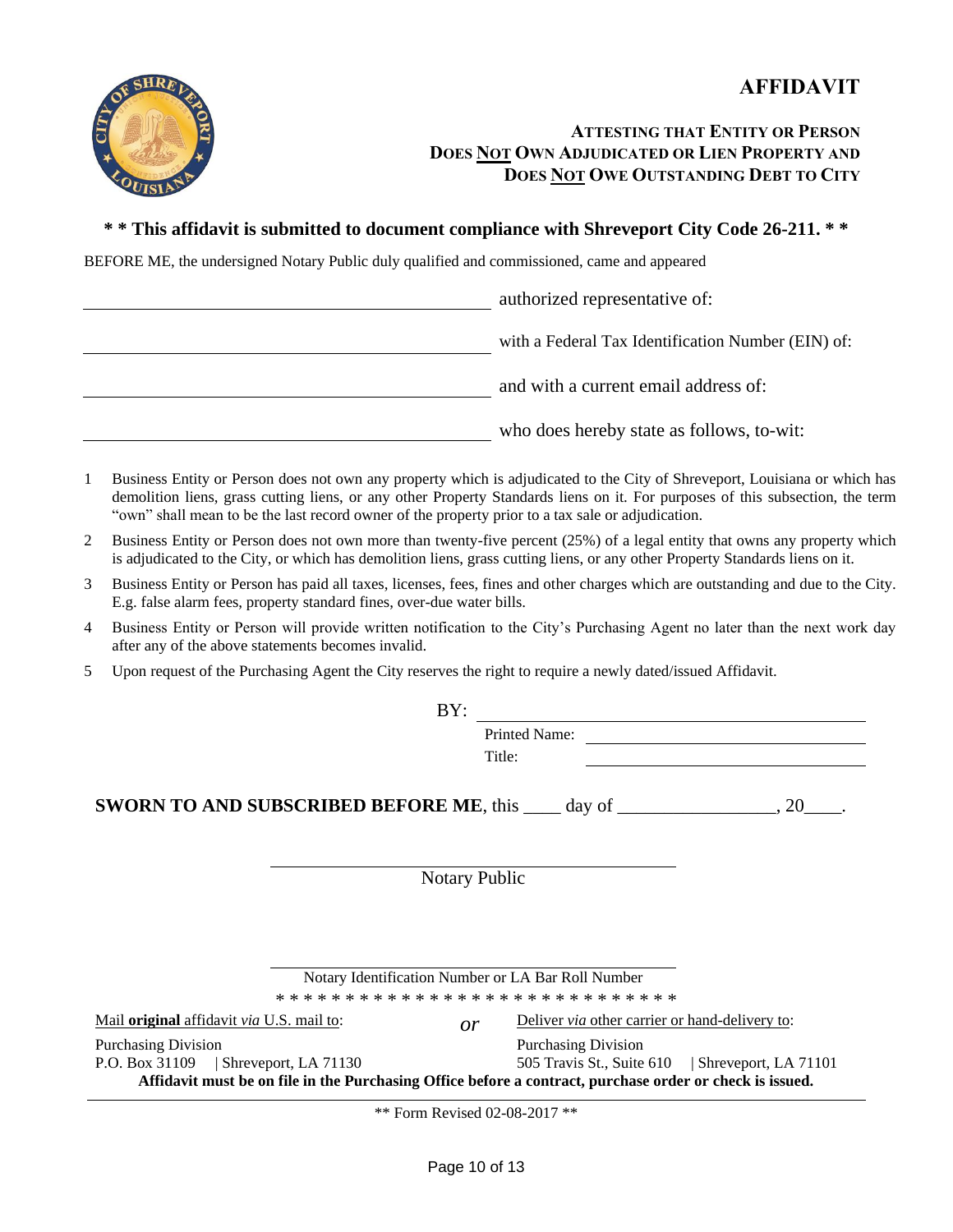# **City of Shreveport FELONY CONVICTION STATEMENT**

This document must be furnished by the **lowest responsive Quoter** in a separate envelope, or by fax, or e-mail not later than then 10 days after the RFQ opening. Failure to submit at the specified time may result in the RFQ being declared as non-responsive. **Do not submit in your RFQ document.**

Bid Number:

**By signing this document in accordance with La. R.S. 38:2227, the appearer, as a Quoter on the above project, does hereby attest that:**

- 1.0 No sole proprietor or individual partner, incorporator, director, manager, officer, organizer, or member who has a minimum of a ten percent (10%) ownership in the bidding entity named below has been convicted of, or has entered a plea of guilty or nolo contendere to any of the following state crimes or equivalent federal crimes:
- 1.1 Public bribery (R.S. 14:118) 1.2 Extortion (R.S. 14:66)
- 1.3 Corrupt influencing (R.S. 14:120) 1.4 Money laundering (R.S. 14:23)
- 2.0 Within the past five years from the project bid date, no sole proprietor or individual partner, incorporator, director, manager, officer, organizer, or member who has a minimum of a ten percent (10%) ownership in the bidding entity named below has been convicted of, or has entered a plea of guilty or nolo contendere to any of the following state crimes or equivalent federal crimes, during the solicitation or execution of a contract or bid awarded pursuant to the provisions of Chapter 10 of Title 38 of the Louisiana Revised Statutes:
- 2.1 Theft (R.S. 14:67) 2.2 Identity Theft (R.S. 14:67.16) 2.3 Theft of a business record (R.S.14:67.20) 2.4 False accounting (R.S. 14:70) 2.5 Issuing worthless checks (R.S. 14:71) 2.6 Bank fraud (R.S. 14:71.1) 2.7 Forgery (R.S. 14:72) 2.8 Contractors; misapplication of payments (R.S. 14:202) 2.9 Malfeasance in office (R.S. 14:134)

If evidence is submitted substantiating that a false attestation has been made and the project must be readvertised or the contract cancelled, the awarded entity making the false attestation shall be responsible to the public entity for the cost of rebidding, additional costs due to increased cost of bids and any and all delay costs due to the rebid or cancellation of the contract.

#### **And, executes this document as:**

| Company Name: University of the Company Name:   |       |                                                                 |  |
|-------------------------------------------------|-------|-----------------------------------------------------------------|--|
|                                                 |       |                                                                 |  |
|                                                 |       | FAX Number: <u>__________________________________</u>           |  |
|                                                 |       |                                                                 |  |
| Signature of Authorized Owner or Representative | Title | Date                                                            |  |
| Print Name: <u>________________</u>             |       |                                                                 |  |
| Fax to: 318-673-5408                            |       | <b>OR</b> E-mail to: Marcia. Nelson@shreveportla.gov (10-21-21) |  |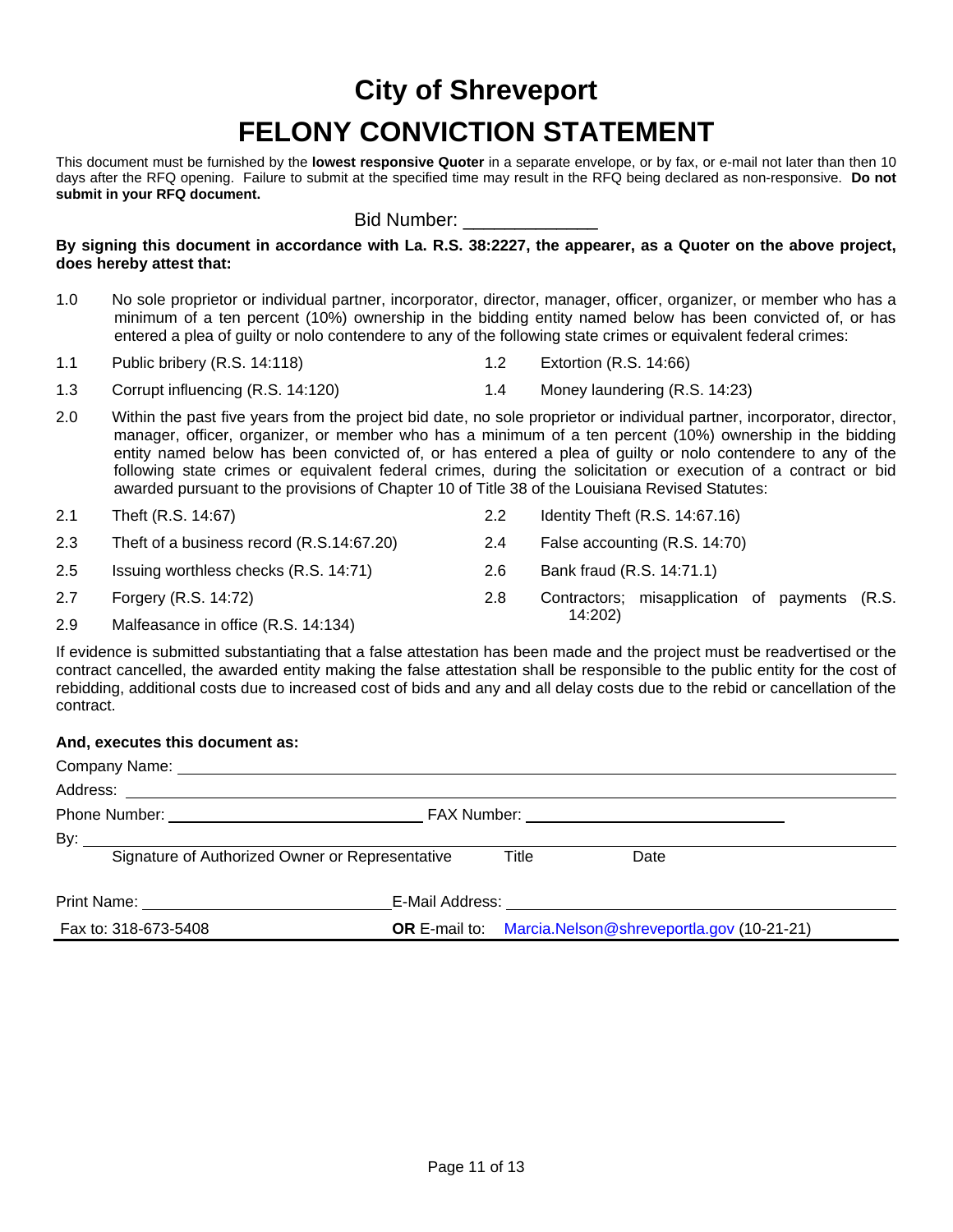FROM:

\*License #

PLEASE RUSH TO:

## **CITY OF SHREVEPORT DEPARTMENT OF COMMUNITY DEVELOPMENT 401 Texas Street SHREVEPORT, LOUISIANA 71101**

**SEALED QUOTE FOR:**

**RFQ Number:** N/A<br> **N/A** 

**Project Name:** 

**Opening Date:** 

**Attention: Use this format on the outside of your container when responding to all solicitations. We do not accept fax or electronic responses for formal solicitations! (10-20-11)**